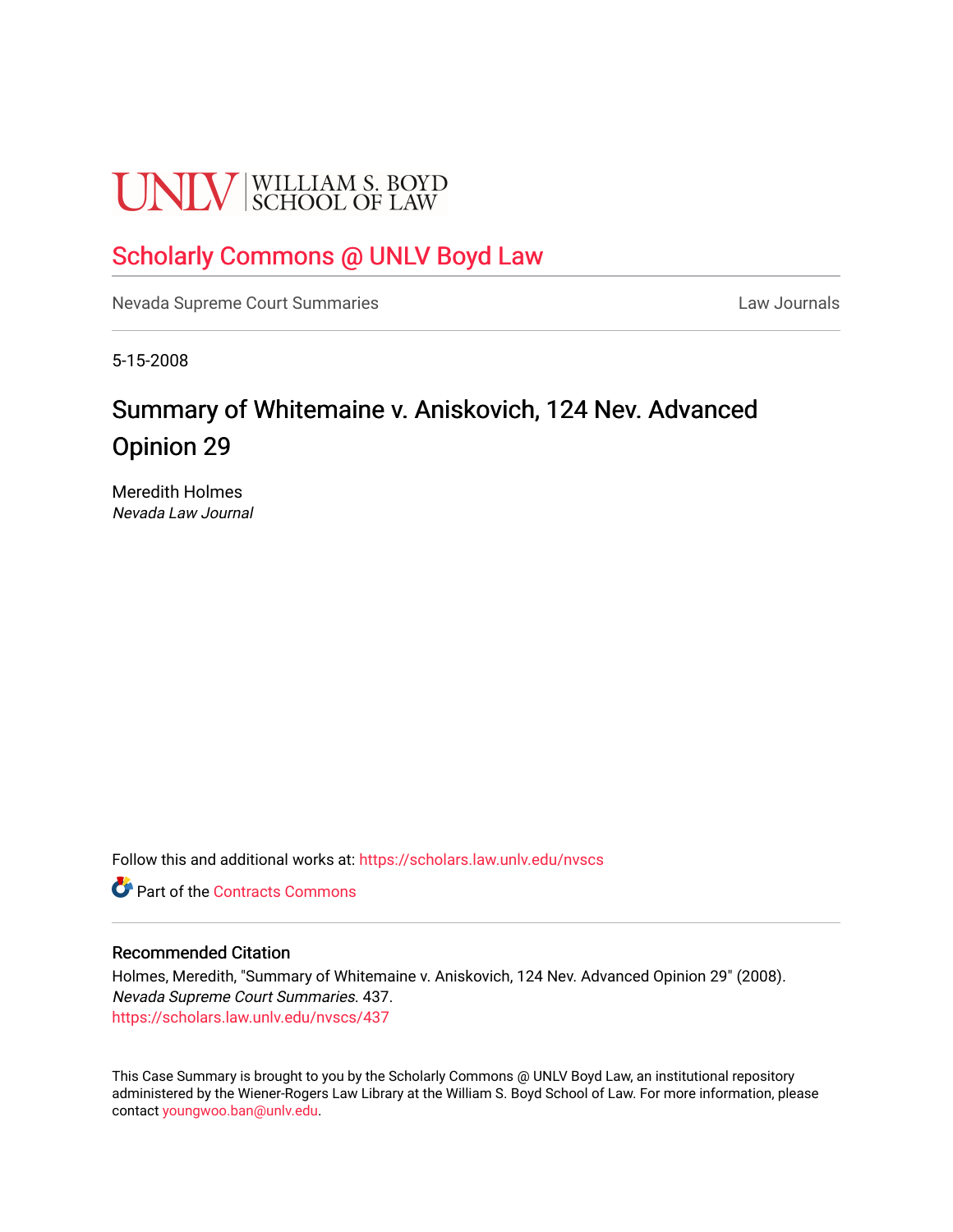## *Whitemaine v. Aniskovich***, 124 Nev. Advanced Opinion 29, (May 15, 2008)[1](#page-1-0) CONTRACTS – EMPLOYMENT CONTRACTS**

#### **Summary**

 Appellant Whitemaine had concurrent employment contracts with Bank of America Investment Services, Inc. (BAIS) and Bank of America, N.A. The BAIS contract contained a provision requiring appellant to arbitrate any dispute related to her employment. The Bank of America contract contained no arbitration clause, but contained an integration clause. The issue in this case was whether two employment contracts can constitute a single agreement when one of them contains an integration clause.

#### **Disposition/Outcome**

 The two contracts formed a single agreement, one which included all the provisions of the two separate agreements.

#### **Factual and Procedural History**

 Appellant Suzanne Whitemaine entered into an employment contract with Bank of America, N.A. in August 1997. The contract contained an integration provision which provided it was "the complete agreement between [Bank of America] and [Whitemaine], and takes the place of all prior oral and/or written agreements … [and] [a]ny future changes to th[e] Employment Agreement must be in writing, signed by an authorized Bank representative."<sup>[2](#page-1-1)</sup>

Three days later Whitemaine entered into an employment contract with BAIS to work as a registered representative dealing in securities. The contract contained an arbitration clause

<sup>&</sup>lt;sup>1</sup> By Meredith Holmes

<span id="page-1-1"></span><span id="page-1-0"></span><sup>2</sup> *Whitemaine v. Aniskovich*, 124 Nev. Advanced Opinion 29 at 3 (May 15, 2008).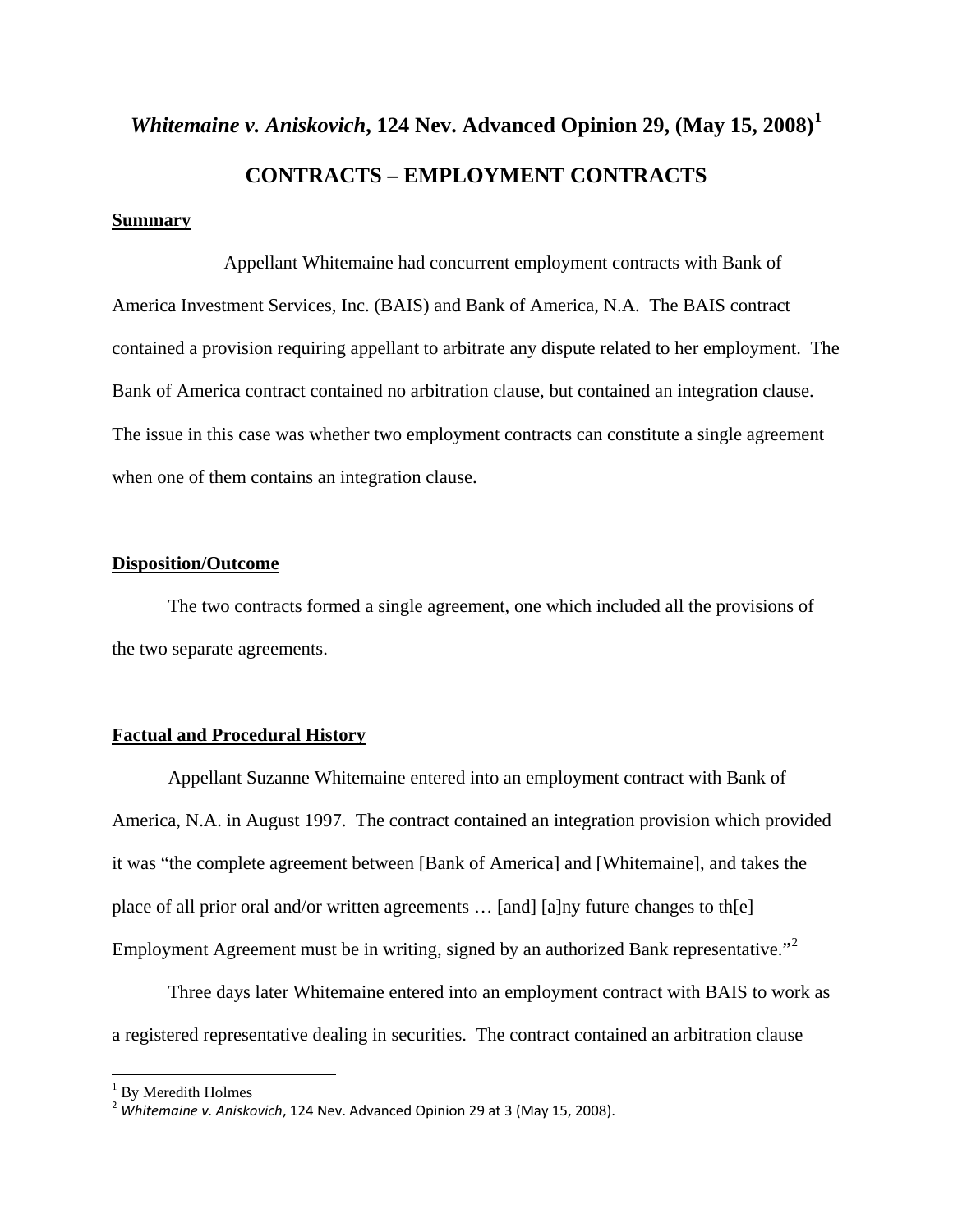which would continue notwithstanding termination of her employment with BAIS. During her employment with BAIS, she was supervised by Aniskovich, a BAIS manager. The BAIS contract referenced the Bank of America contract, stated that Whitemaine was employed by both BAIS and Bank of America, provided that BAIS retained exclusive control of Whitemaine's employment, and allowed either BAIS or Bank of America to terminate the BAIS agreement. Whitemaine agreed that she only represented BAIS, not Bank of America.

In January 1999, BAIS disciplined Whitemaine for violating a provision of her employment contract and demoted her to a preferred banker position with Bank of America, where she remained for approximately six months before voluntarily terminating her employment. Whitemaine brought about this action in September 2001 against Aniskovich and BAIS. Aniskovich and BAIS moved to dismiss the claims, which the district court granted with respect to several of the claims, then set the case for trial. Aniskovich and BAIS then moved to compel arbitration before the National Association of Securities Dealers (NASD), due to the arbitration clause in the employment contract, which the court granted. Whitemaine then amended her complaint to add Bank of America as a defendant.

At arbitration, the NASD panel found in favor of respondents, who subsequently moved the district court to confirm the arbitration award, which it did over Whitemaine's objections. Whitemaine then timely filed an appeal to the Nevada Supreme Court.

#### **Discussion**

 The Court held that the district court did not err when it found that that the arbitration clause in the BAIS contract applied to claims arising from her employment with Bank of America.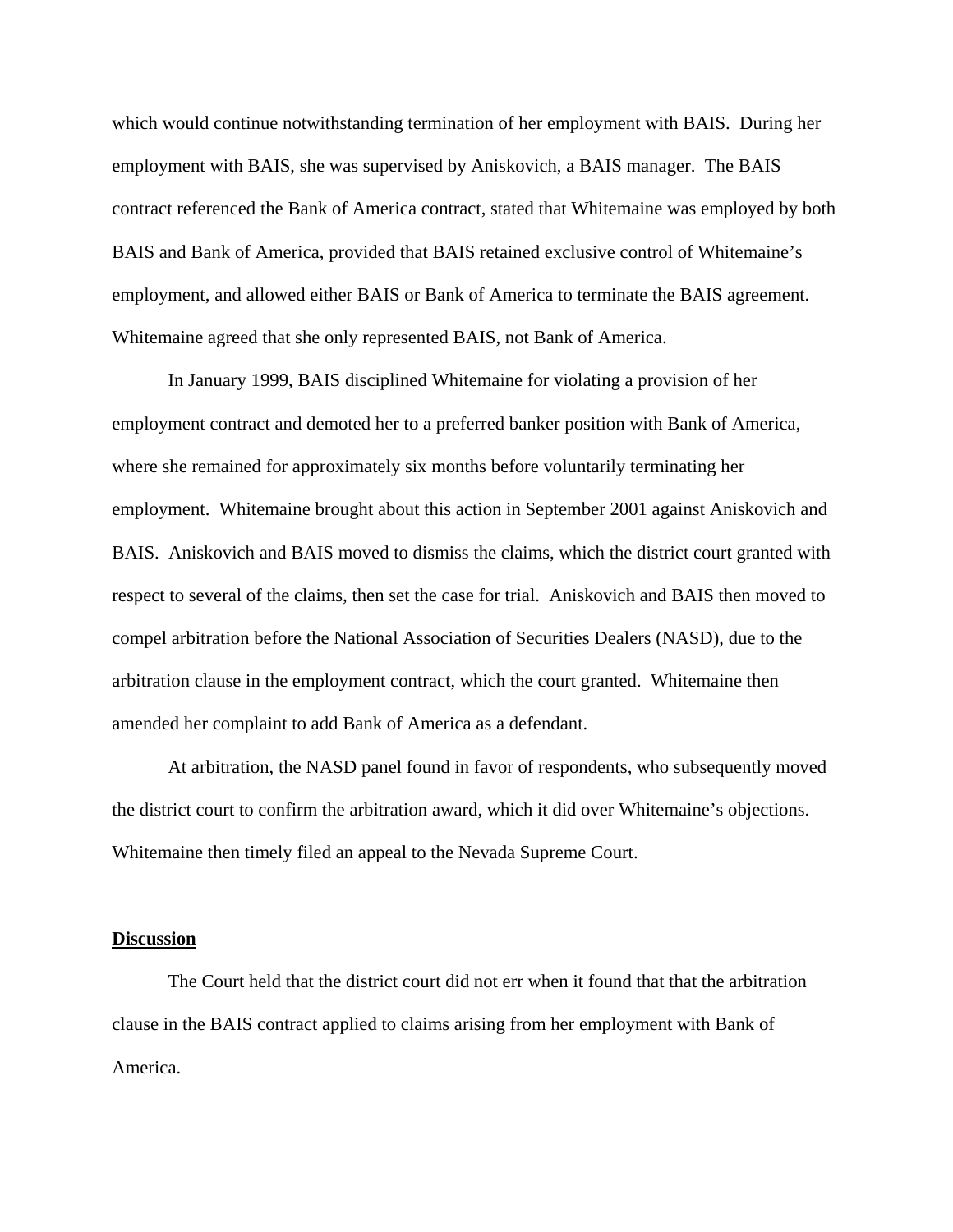The Court went on to discuss that the two employment contracts constituted a single agreement. In *Collins v. Union Federal Savings & Loan*, [3](#page-3-0) the Court held that two agreements are "presumed to be a single contract if (1) they are contemporaneously executed, (2) they concern the same subject matter, and (3) one of the instruments refers to the other." The court held that all three requirements were met in this case.

 The first requirement, contemporaneous execution, could be satisfied by a wide range of time spans, and the Court held that substantial evidence supported the district court's finding that a three day time span between the signing of the two agreements constituted contemporaneous execution.

 The second requirement, same subject matter, is met if they "both contain terms regarding the employment." The court cited to the California case, *Brookwood v. Bank of*  America,<sup>[4](#page-3-1)</sup> which addressed very similar facts and issues as the present case, and held that "a security dealer's dual employment contracts with related entities involved the same subject matter because they both contained provisions regarding the terms of the employee's employment."<sup>[5](#page-3-2)</sup> The Court adopted the California Court of Appeal's reasoning, and held that substantial evidence supported the district court's finding that the two employment agreements involved the same subject matter. There was evidence in the record that the two agreements were connected with each other, that Whitemaine was required to be employed with BAIS in order to be an employee of Bank of America, and that the BAIS agreement referenced her employment with Bank of America numerous times.

 The final requirement, that one agreement references the other, was met because the "BAIS agreement referenced the Bank of America agreement a total of 20 times and on every

<span id="page-3-2"></span><span id="page-3-1"></span>

<span id="page-3-0"></span><sup>&</sup>lt;sup>3</sup> 99 Nev. 284, 662 P.2d 610 (1983).<br><sup>4</sup> 53 Cal. Rptr.2d 515, 521 (Cal. Ct. App. 1996).<br><sup>5</sup> Whitemaine v. Aniskovich, 124 Nev. Advanced Opinion 29 at 9 (May 15, 2008); *Brookwood*, 53 Cal Rptr. at 518.